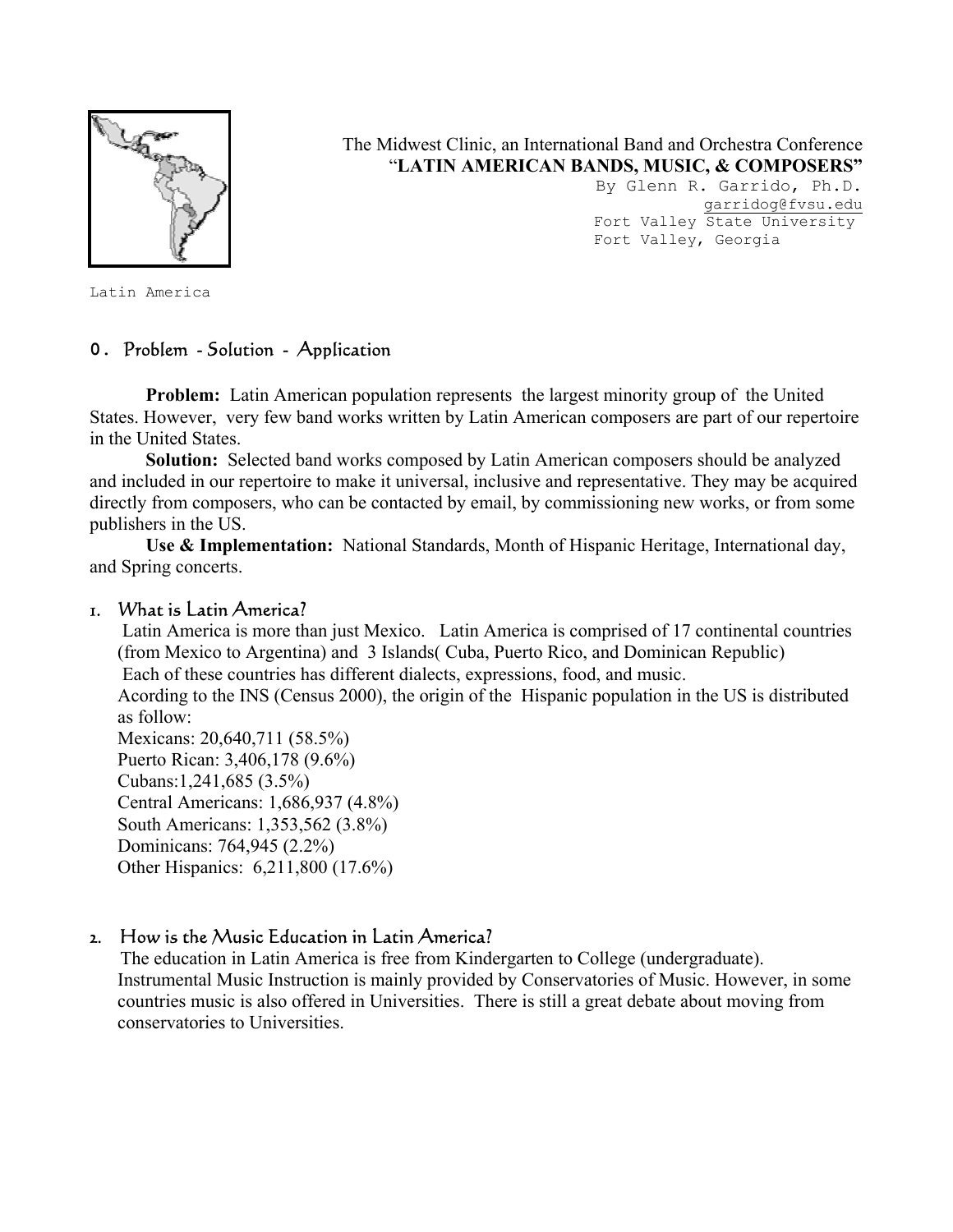## 3. Marching Bands in the Schools.

Most Latin American countries have Marching Bands. Marching Bands are called Show Bands. Show Bands include students from 7 to 11 grade (Middle to High schools). Only private institutions have show bands.

# 4. Military Bands.

Every Military Force has a Band. Para-military Organizations such as the Police and Fight Firers also have their bands.

## 5. Professional Symphonic / Concert Bands.

 There is a great band tradition in Latin American (Spanish and Italian influences). Every major city in each country of Latin America has a Professional Symphonic/Concert Band. Bands are official organizations; the governments pay the salary.

# 6. Band Music Repertoire. Contemporary Works

Until recent years, most works were orchestral transcriptions, marches, and folk music . Contemporary works reflect newest compositional techniques and still include national rhythms and/or melodies.

# 7. Contemporary Composers

See Music Examples.

### 8. Music Excerpts

 • Composer: Vicente Moncho from Argentina Example: "…de Tango"

- Composer: Blas Emilio Atehortua from Colombia
- Examples: "Music for Winds & Percussion, Opus 152"

Composer: Lucidio A. Quintero from Venezuela

• Examples: "Zulian Triptych" Flute & Piano; Saxophone Quartet

# 9. Questions.

#### **GRACIAS !!!!!!!!**